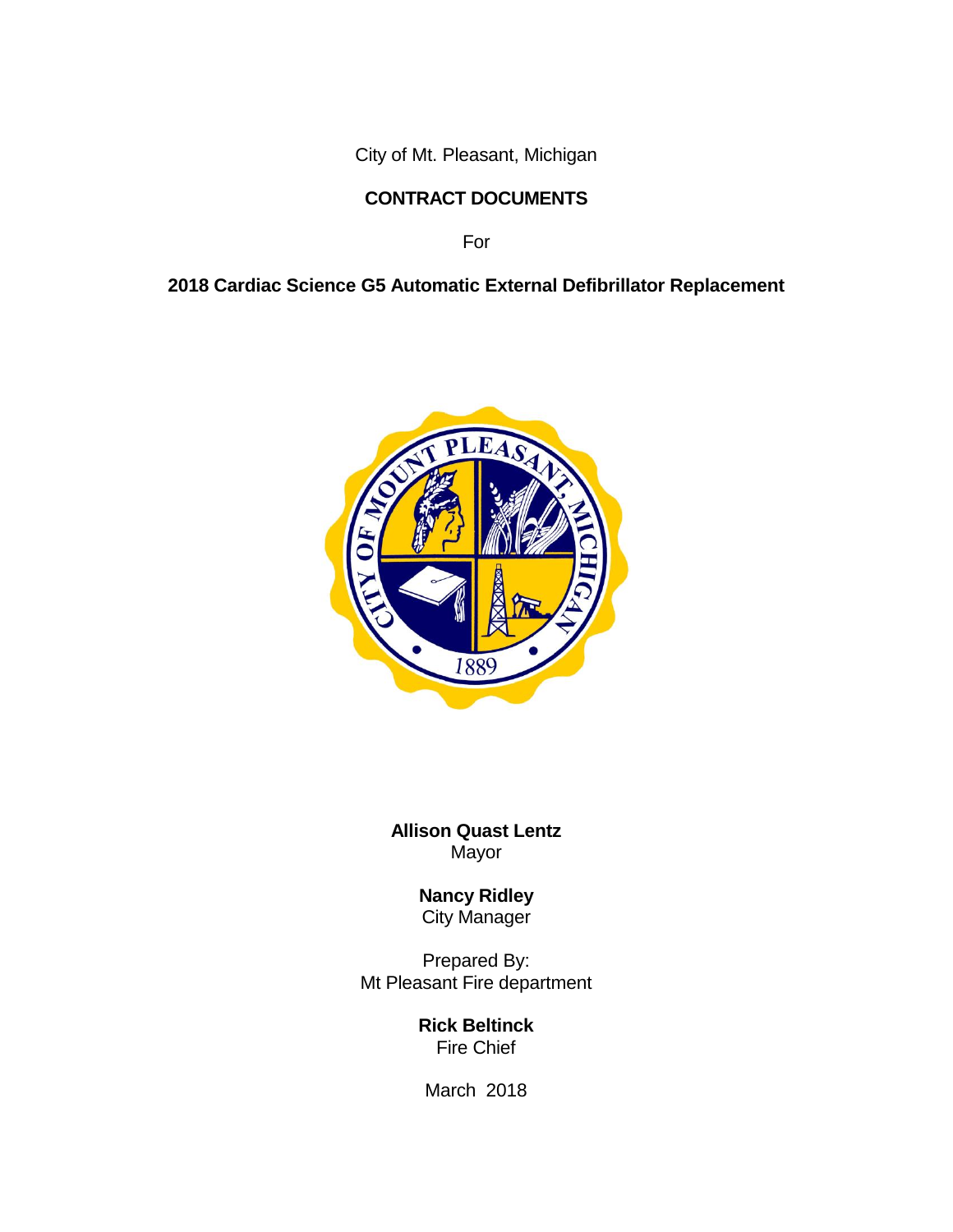City of Mt. Pleasant, Michigan

## TABLE OF CONTENTS

## **2018 Cardiac Science G5 Automatic External Defibrillator Replacement**

#### **Bidding Information**

Notice to Bidders Instructions to Bidders

#### **Contract Documents**

Proposal

**Specifications**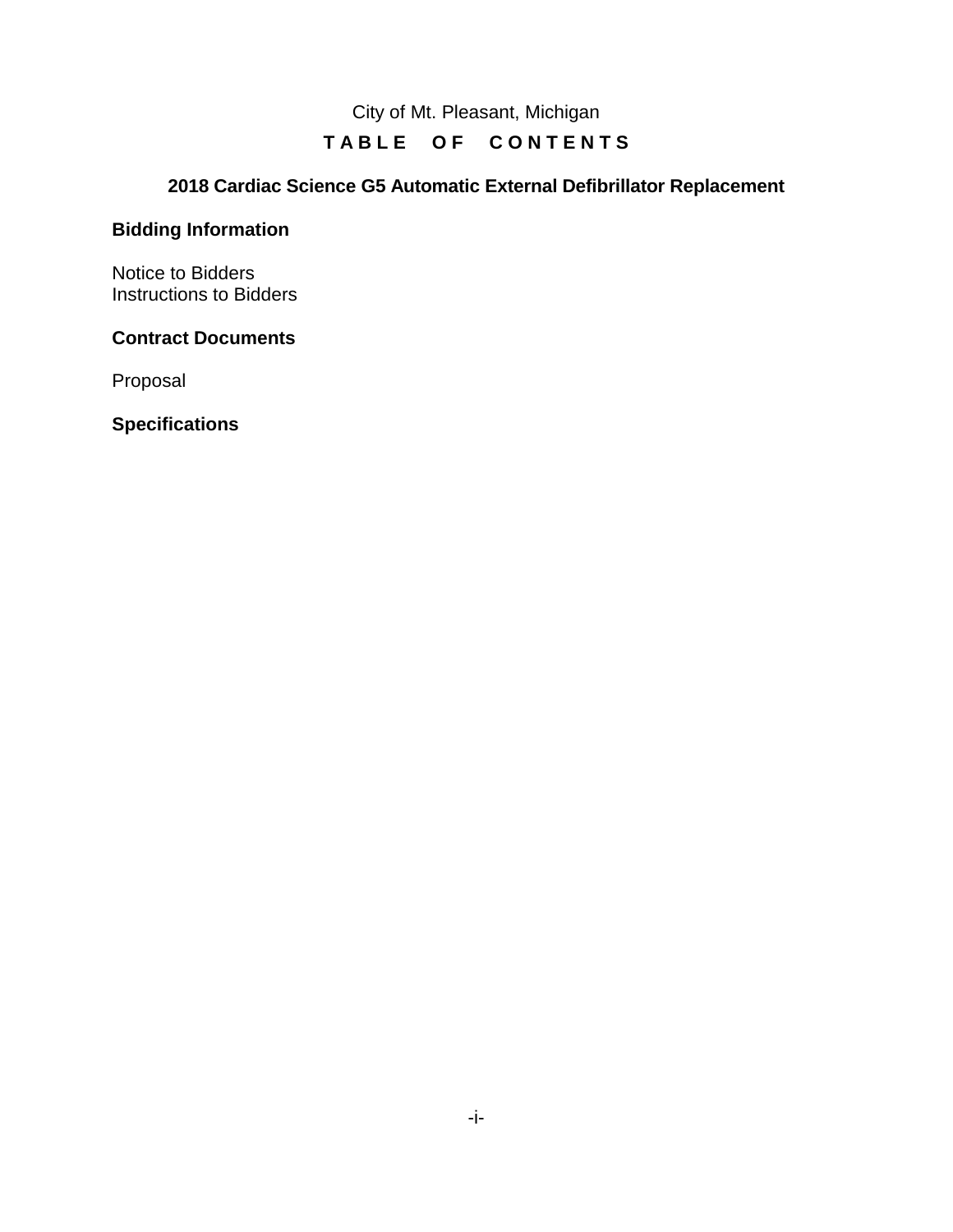



**CITY HALL** 320 W. Broadway . 48858-2447 (989) 779-5300

**PUBLIC SAFETY** 804 E. High . 48858-3595 (989) 779-5100

**PUBLIC WORKS** 1303 N. Franklin • 48858-4682 (989) 779-5400

## **N O T I C E T O B I D D E R S**

#### **2018 Cardiac Science G5 Automatic External Defibrillator (AED) Replacement**

The City of Mt. Pleasant, Michigan, is requesting sealed bids at the Office of the City Clerk, City Hall, 320 West Broadway Street, Mt. Pleasant, Michigan 48858, until 1:30 p.m. (local time), on Tuesday, April 3, 2018, at which time and place the bids will be publicly opened and read. All bids shall be submitted in a sealed envelope, plainly marked **"2018 Cardiac Science G5 Automatic External Defibrillator Replacement ."** Bidders must include manufacturer's specifications and the City's specifications sheets, indicating ability to comply, with the bid proposal.

Proposals are solicited on a lump sum basis, for the following:

Cardiac Science Powerheart G5 AED's, accessories and training. Specification requirements are listed within this document.

To view and download complete Plans and Specifications at no charge, visit the City of Mt. Pleasant website at [www.mt-pleasant.org](http://www.mt-pleasant.org/) and navigate to the Bids and Quotes page. Questions must be submitted by e-mail to [rbeltin@mt-pleasant.org](mailto:rbeltin@mt-pleasant.org) by March 30, 2018

The City of Mt. Pleasant reserves the right to accept or reject any or all bids, to waive any irregularities in the bids, and to select the bid considered most advantageous to the City.

Fire Chief City Clerk (989) 779-5152

Rick Beltinck **Internal Contract Contract Contract Contract Contract Contract Contract Contract Contract Contract Contract Contract Contract Contract Contract Contract Contract Contract Contract Contract Contract Contract** 

Website: www.mt-pleasant.org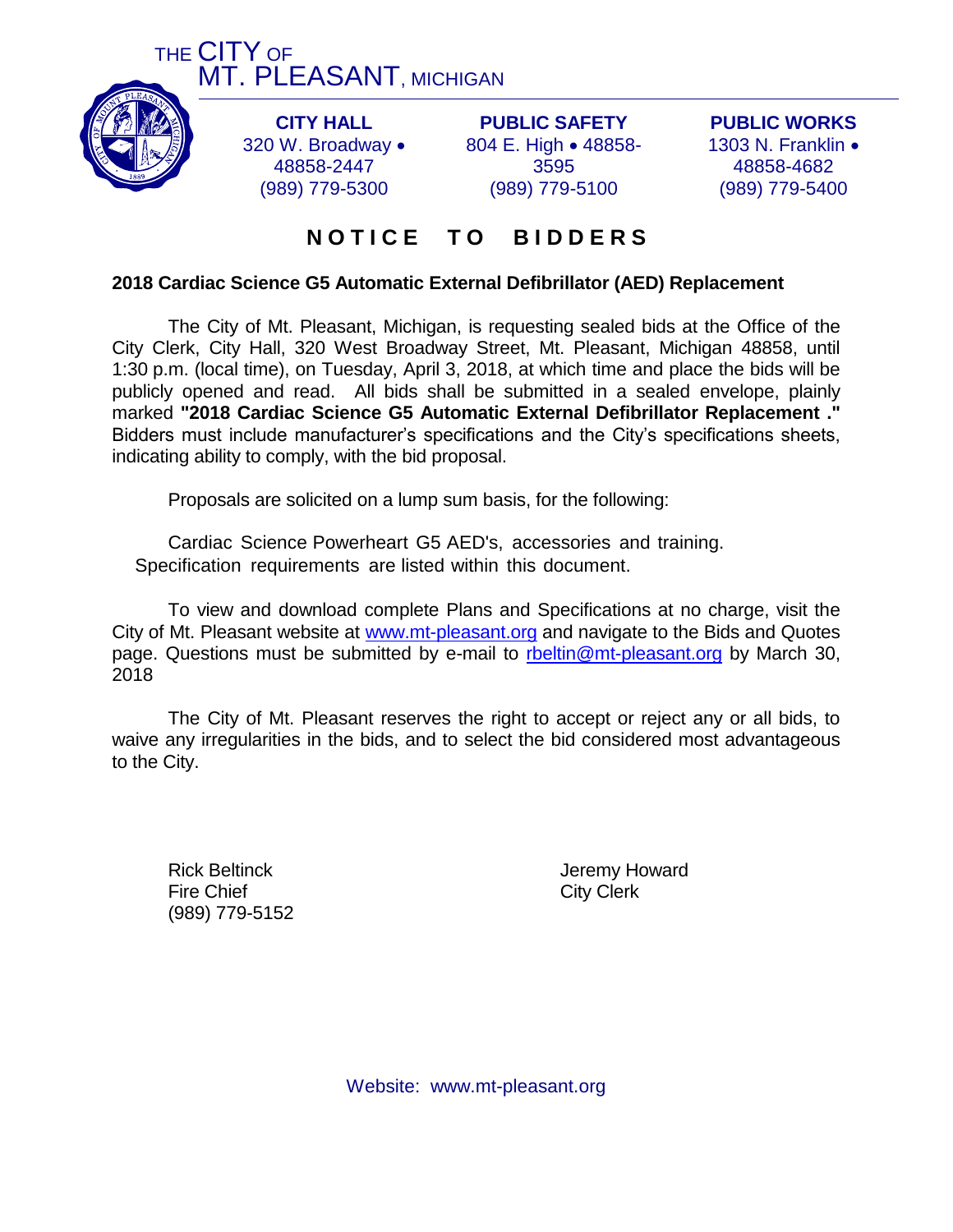#### City of Mt. Pleasant, Michigan

#### INSTRUCTIONS TO BIDDERS

#### FOR MATERIALS

#### 1. **Proposals**

Proposals must be made upon the forms provided, therefore, with the Bid amount both written and shown in figures, and all other data required submitted.

The Proposal, bound together with all Proposal Documents, must be enclosed in a sealed envelope marked as specified in the Notice to Bidders for such Bid and clearly indicating the name and address of the Bidder and must be received by the City Clerk, City Hall, 320 West Broadway Street, Mt. Pleasant, Michigan 48858, no later than the time and date specified in the Notice to Bidders. At such specified time, Proposals shall be publicly opened and read aloud.

#### 2. **Basis of Proposals**

Proposals are solicited on the basis of unit price(s) and/or lump sum(s), as specified on the Proposal form.

The City of Mt. Pleasant, (also referred to as "Owner"), reserves the right to accept any Bid, to reject any or all Bids, and to waive any irregularities in the Bids, and to select the Bid considered most advantageous to the City.

#### 3. **Comparison of Bids**

In comparing Bids, consideration shall be given to the time proposed for completion of the Contract, qualifications of Bidder, price differentials, alternate Proposals for the alternate items listed in the Proposal (if applicable), and any other pertinent factors. **The City of Mt. Pleasant grants a preference to businesses located within the Mt. Pleasant City Limits. The preference given is a differential above the low bid if the low bid is not from a City of Mt. Pleasant bidder. The differential allowed is 3% of the total for bids between \$5,000 and \$9,999 and 2% of the total for bids over \$10,000. The maximum credit allowed is \$1500.00.** The Owner reserves the right to make an award to the Bidder whose Proposal is deemed to be in the best interest of the Owner.

#### 4. **Time**

Time is of the essence in the performance of the Contract, and each Bidder, by submitting a Proposal, certifies his/her acceptance of the time allowed by the Contract for the completion of the work specified.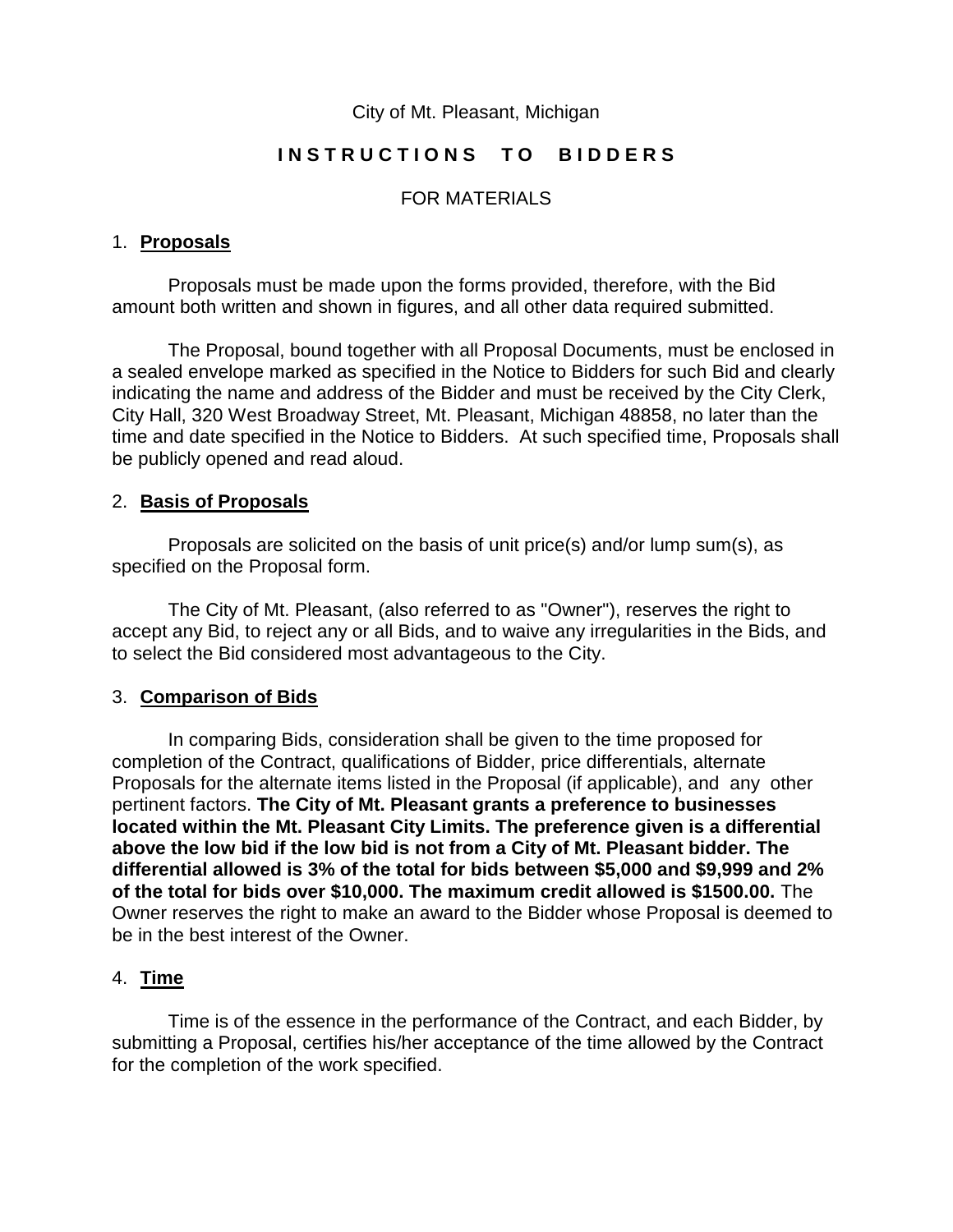#### 5. **Indemnification**

The Contractor shall save and hold harmless the city and its employees from and against all claims, damages, losses, or expenses, including attorney's fees, arising out of or resulting from the performance of the work; provided that any such claim, damage, loss or expense is caused in whole or in part by any negligent or willful act of omission of the contractor, subcontractor, employee, or anyone under their direction. The Contractor shall at his/her own expense, defend any and all such actions and shall pay all attorney's fees, costs, and expenses pertaining thereto.

#### 6. **Insurance and Bonds**

The successful Bidder will be required to execute (2) Bonds, in the form attached hereto, with Surety acceptable to the Owner and insurance, as follows:

- a. Bond in the amount of 100% of the Estimated Contract Price running to the City of Mt. Pleasant, Michigan, to insure the completion of the entire work, according to the statues of the State of Michigan in effect at that time.
- b. Bond in the amount of 100% of the Estimated Contract Price running to the People of the State of Michigan for the protection of Subcontractors and Labor and Material Men, according to the statutes of the State of Michigan in effect at that time.
- c. Insurance in the amounts required by City Ordinance as specified in the Section 1 - General Construction Specifications, attached hereto.

The successful bidder shall be required to furnish for each set of executed Contract Documents, and conformed copies thereof, an original conformed Performance Bond, Labor and Materials Bond, and Insurance Certificates using the attached forms. Any other bond forms are not permissible.

#### 7. **Permits and Local Codes**

The Contractor shall obtain, at his/her expense, all other required local construction permits and shall comply with local building code and inspection requirements.

## 8. **Bidder Responsibility For Conditions of Work and Site**

The Bidder, or his/her representative, shall make personal investigation of the site of work and of existing structures and shall determine to his/her own satisfaction the conditions to be encountered, the nature of the ground, the difficulties involved in making connections to existing structures and pipes, and any and all other factors affecting the work proposed under the Contract.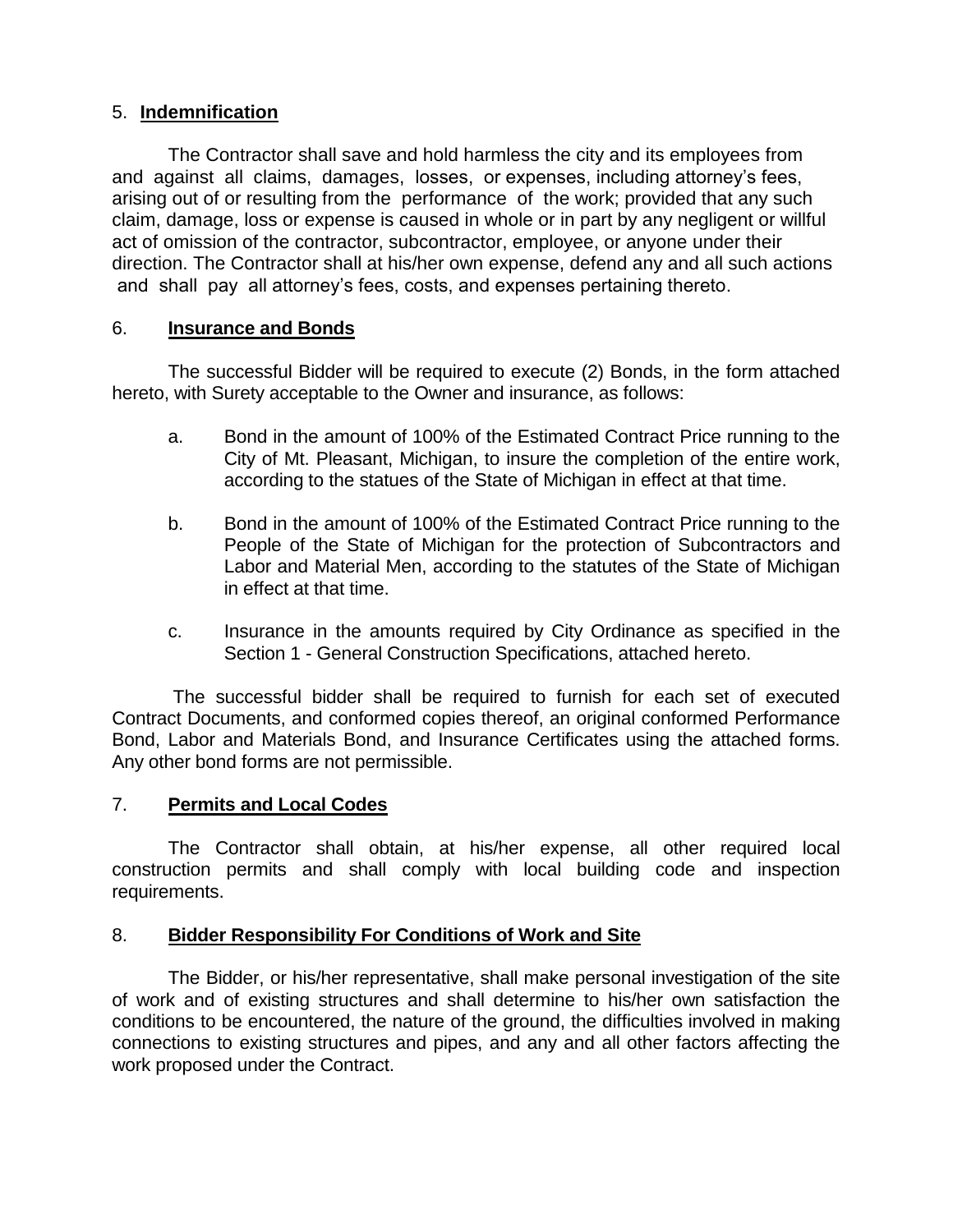The Bidder to whom the Contract is awarded shall not be entitled to any additional compensation by reason of conditions being different from those anticipated or by reason of his/her failure to fully acquaint himself/herself with the conditions at the site affecting the work of the Contract.

#### 9. **Changes in Work**

If any change is required to be made in the work of the Contract, a payment adjustment therefore shall be determined as agreed upon in writing by the contractor and owner.

#### 10. **Interpretation of Documents**

If any Bidder is in doubt as to the true meaning of any part of the Plans, Specifications or any Contract Document, he/she may submit to the Owner a written request for an interpretation thereof.

Any interpretation made in response to such query shall be made only by Addendum, duly issued, and a copy of such Addendum shall be mailed or duly delivered to each prospective Bidder. The Owner shall not be responsible for any other explanation or interpretation of the Contract Documents.

#### 11. **Execution of Bid Proposal**

A Bid Proposal which is not signed by the individual making it should have attached thereto a Power of Attorney evidencing authority to sign the Bid Proposal in the name of the person for whom it is signed.

A Bid Proposal, which is signed by a partnership, shall be signed by all of the partners or by an Attorney-in-Fact. If signed by an Attorney-in-Fact, there should be attached to the Bid, a Power of Attorney evidencing authority to sign the Bid Proposal in the name of the partnership and such Power of Attorney shall be signed by all partners of the partnership.

A Bid Proposal, which is signed for a corporation should have the correct corporate name thereof and the signature of the President, or other authorized officer(s) of the corporation, manually written below the corporate name and on the line indicating "By:\_\_\_\_\_\_\_\_\_\_\_\_\_\_\_\_\_\_\_\_\_\_\_\_\_\_\_\_." If such Bid Proposal is manually signed by an officer other than the president of the corporation, a certified copy of the Resolution of the Board of Directors evidencing the authority of such officer(s) to sign the Bid Proposal should be attached thereto. Such Bid Proposal should also bear the attested signature of the Secretary of the corporation and an impression of the corporate seal.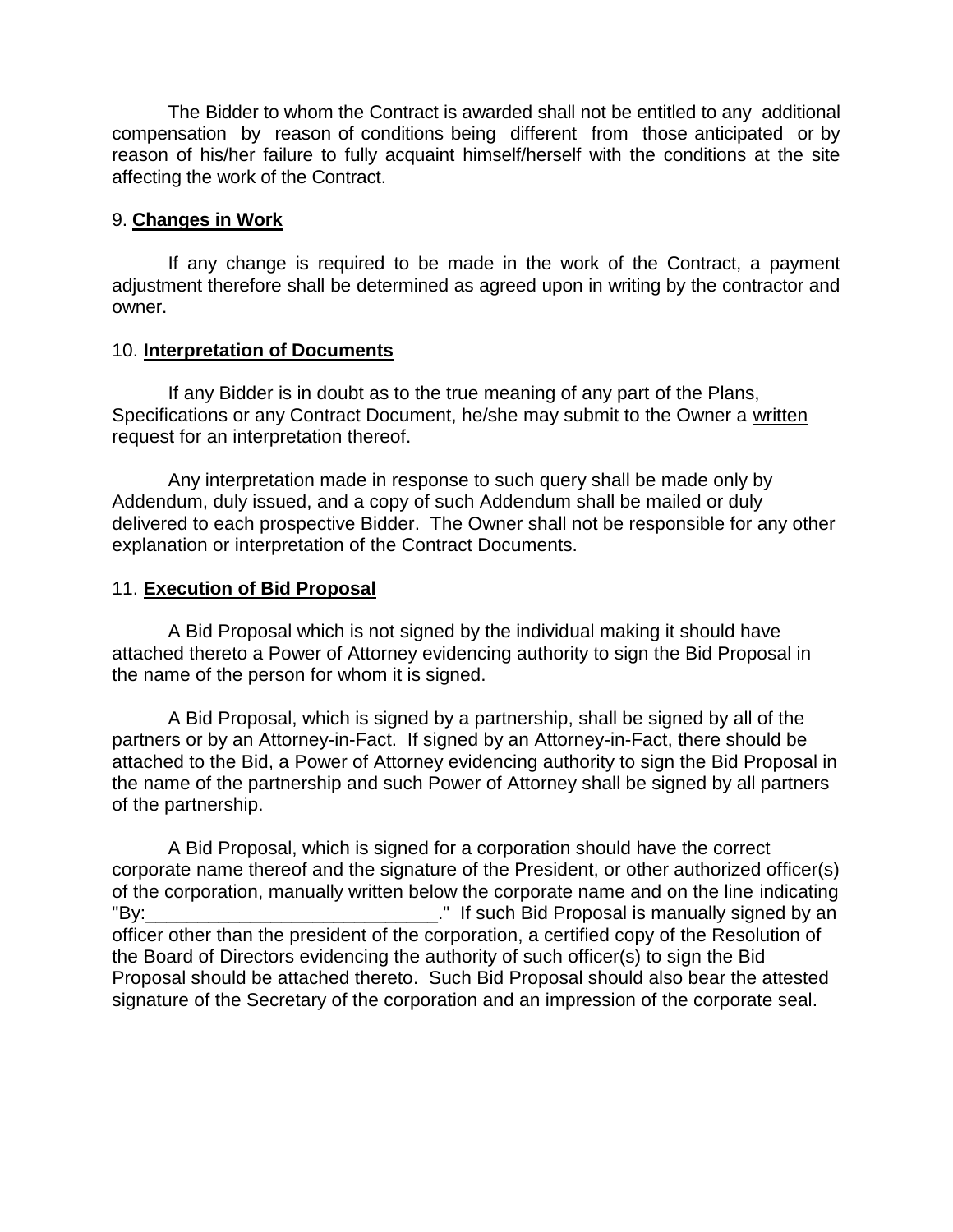#### 12. **Delivery**

The successful Bidder shall deliver equipment and/or materials as specified to the City of Mt. Pleasant, Department of Public Safety, 804 E High Street, Mt. Pleasant, Michigan, 48858, or as specified in the proposal. The proposal amount should include delivery F.O.B. Mt. Pleasant. All equipment, literature, manuals, warranty papers, and any other items listed in the specifications of the equipment or materials, must be delivered before payment in accordance with this contract.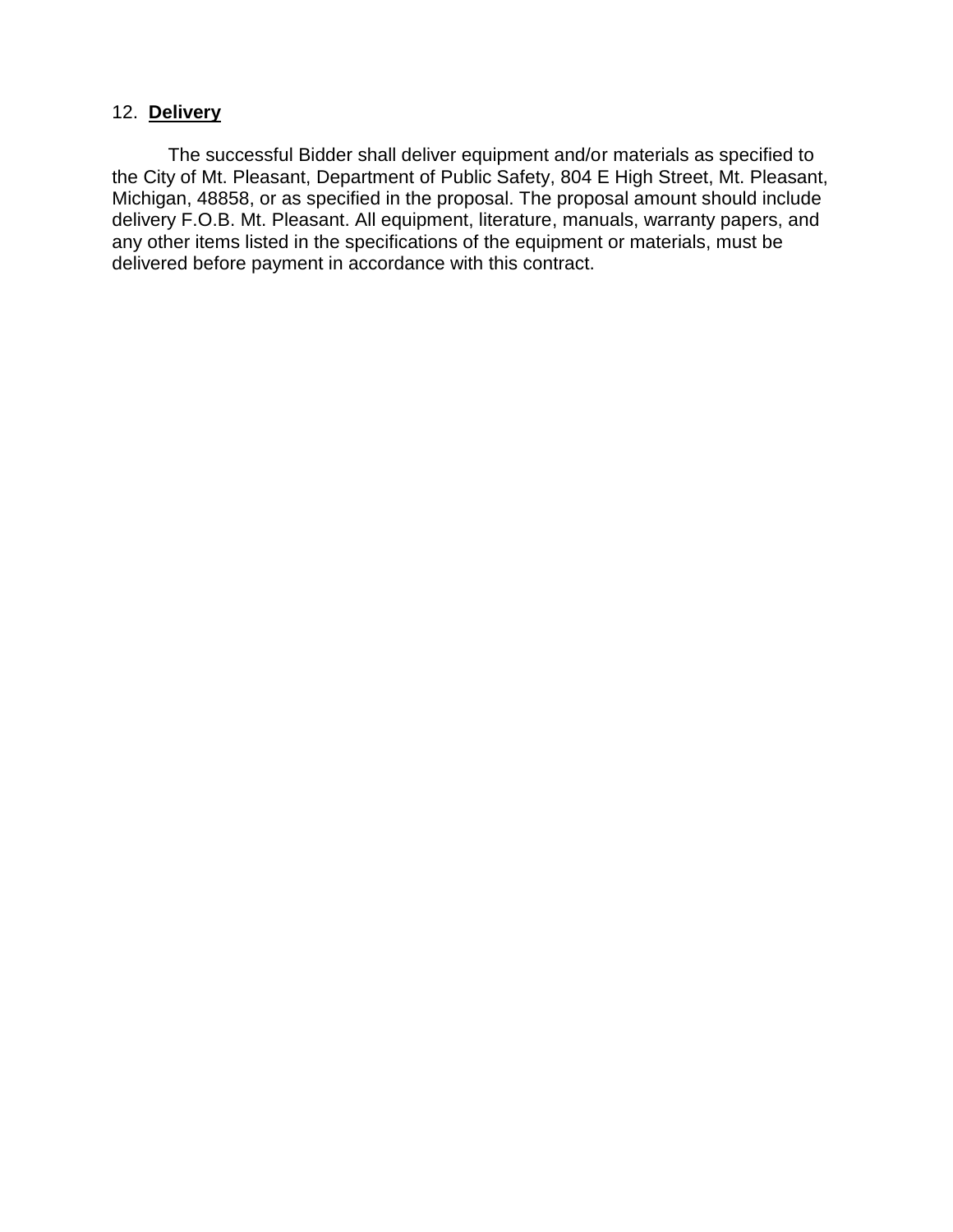#### **"Cardiac Science G5 Automatic External Defibrillators"**

#### **PROPOSAL**

TO: Office of the City Clerk BID DATE: April 3, 2018 City Hall **City Hall City Hall TIME:** 1:30 p.m. 320 West Broadway St. Mt. Pleasant, MI 48858

In accordance with the specifications and other bid requirements heretofore provided, the undersigned agrees to provide the below listed bid items at the price(s) set forth below. This is a firm bid and not subject to withdrawal or change for a period of sixty (60) days.

# **BID ITEM QTY UNIT TOTAL**

#### **Cardiac Science G5 Automatic External Defibrillator**

|                                                                                  |  | TOTAL \$<br>(figures) |
|----------------------------------------------------------------------------------|--|-----------------------|
| (Written)                                                                        |  |                       |
| Estimated delivery date to City of Mt. Pleasant: _______________________________ |  |                       |
| <b>Respectfully Submitted,</b>                                                   |  |                       |
|                                                                                  |  |                       |
|                                                                                  |  |                       |
|                                                                                  |  |                       |
|                                                                                  |  |                       |
|                                                                                  |  |                       |
|                                                                                  |  |                       |
|                                                                                  |  |                       |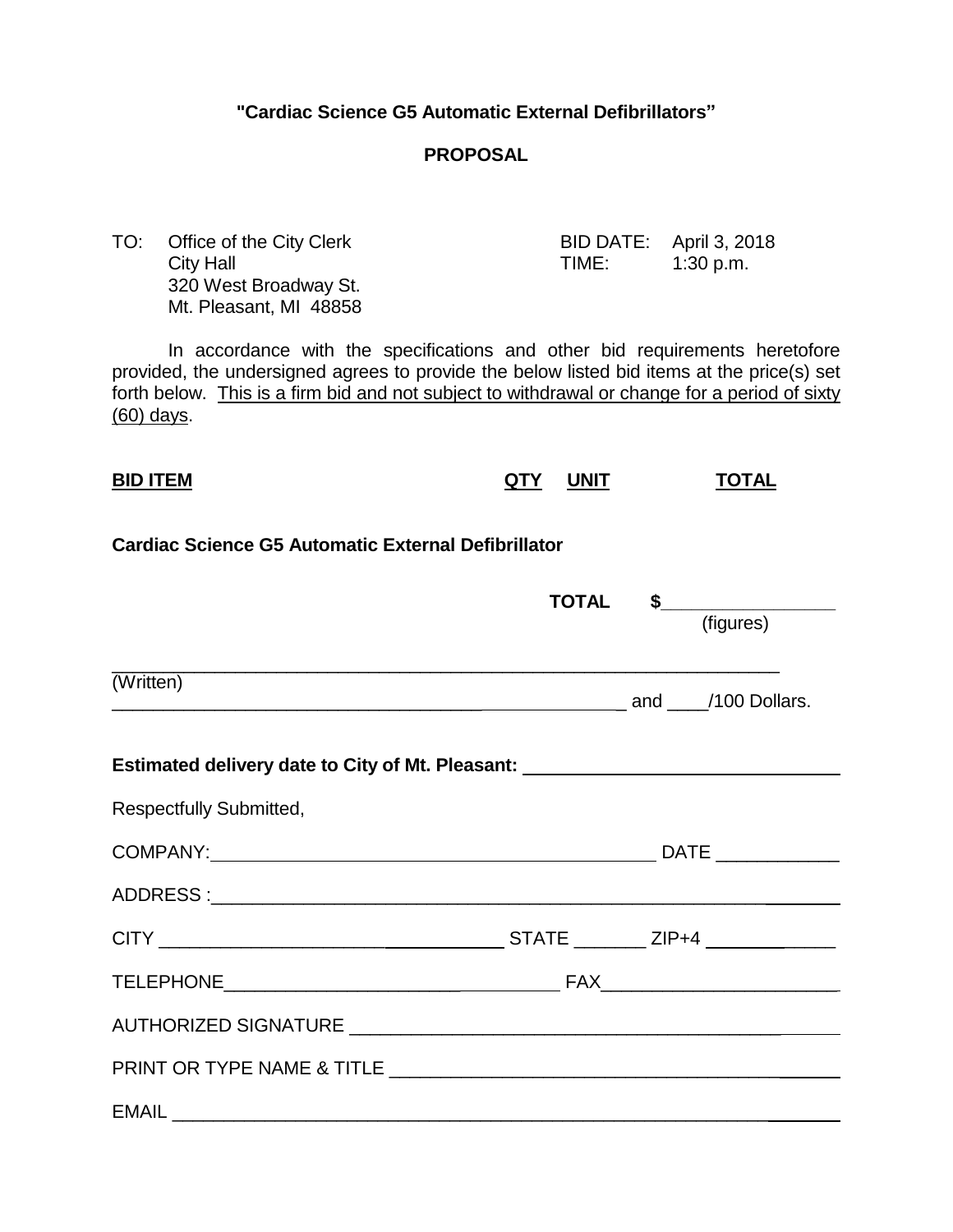#### City of Mt. Pleasant Michigan

## **"Cardiac Science G5 Automatic External Defibrillator"**

## **SPECIFICATIONS**

 The City of Mt. Pleasant Department of Public Safety is requesting sealed bids for purchasing 12 AED's. This request outlines the specifications for this project. Included in this bid will be the installation of all materials, equipment and labor as specified, all processing/applicable fees, shipping and delivery to Mt. Pleasant, Michigan. It will be the obligation of the bidder to state specifically any bid requirement that is not met by its proposal. Questions regarding these specifications may be directed to Rick Beltinck, Fire Chief, via email to [rbeltin@mt-pleasant.org](mailto:rbeltin@mt-pleasant.org)

- Device shall automatically activate upon lid opening.
- Device shall automatically detect the type of defibrillation pads. Upon detection, the AED shall utilize the appropriate CPR and Shock protocols as defined by the configurations, whether for adult or pediatric use.
- Device shall deliver a shock within 10 seconds (typically) of a shock decision post CPR.
- Device must provide variable escalating energy shocks capable of energy greater than 350 joules.
- Device waveform shall deliver variable energy levels customized to patient. impedances between 25-175 Ohms.
- Device waveform shall compensate for a patient's impedance level.
- Device waveform shall respond to patient's cellular response curve by providing charge balancing, with a waveform that achieves a charge balancing index (CBI) of greater than 99% over most patient impedances.
- Device must automatically synchronize delivery of a defibrillation shock with the patient's electrocardiogram R-Wave. If AED is unable to synchronize, it will deliver an unsynchronized shock if a shock is necessary.
- Device shall have 0.08mV asystole threshold, baseline to peak.
- Device shall have the future capability to support optional CPR feedback, providing rescuer guidance in accordance with current resuscitation guidelines.
- Device shall inform the user if the defibrillation pads are expired or previously used.
- Device shall have the ability to inform the user of the status and capacity of the battery via audible alerts, voice, and visual prompts.
- Device manager software, in administrator mode, shall allow medical directors/administrators or their designees to program devices to meet their protocols for AED use.
- Device shall permit all AED and rescue information to be downloaded via direct connection USB cable to a PC or removable USB flash drive.
- Device shall automatically begin uploading the AED and rescue information when a removable USB drive is detected.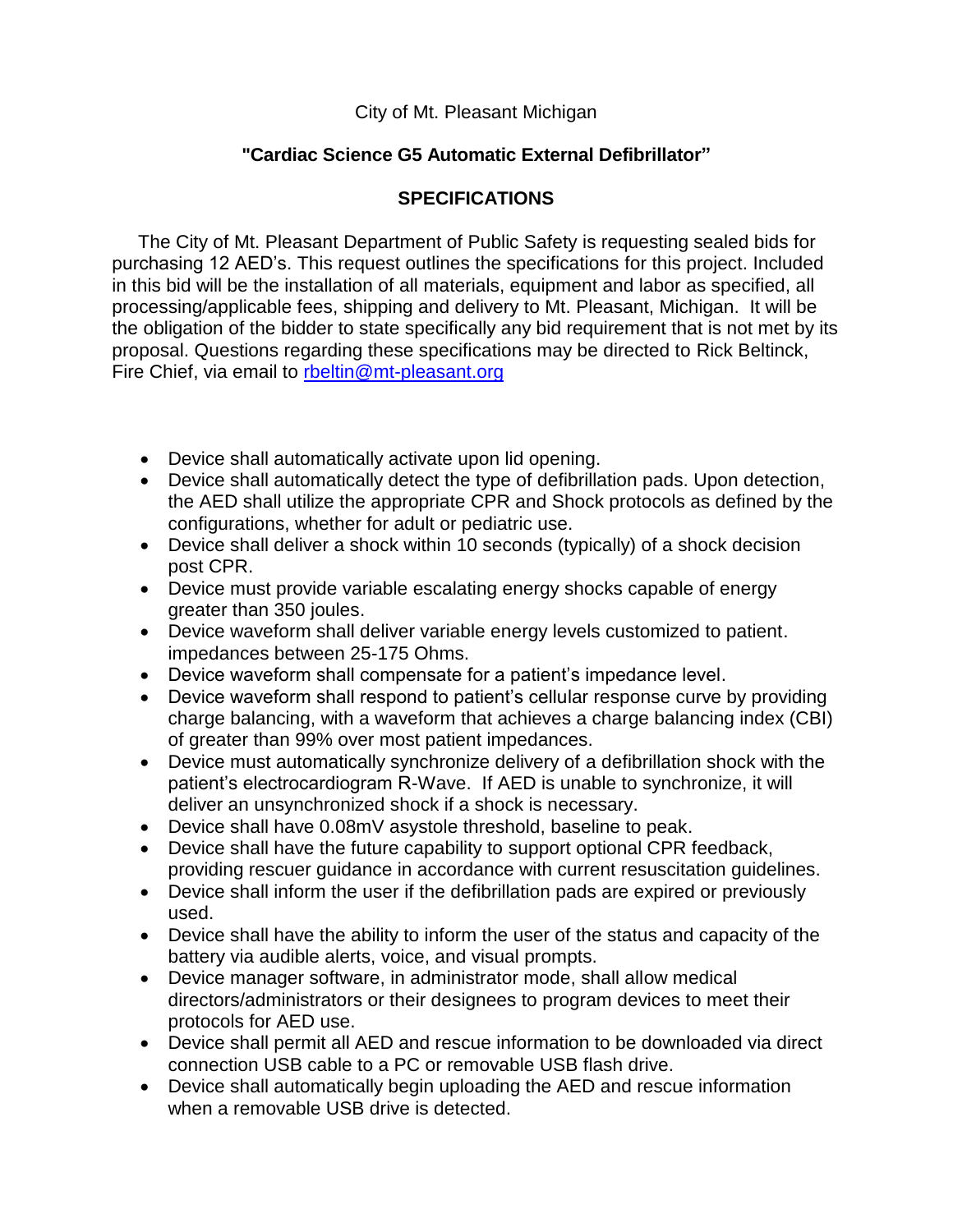- Parameters can be programmed on the device via direct connection with USB cable to a PC or removable USB flash drive.
- Device must perform a daily automated self-test to confirm the presence, functionality, and expiration date of the pads as well as test the battery and electronics
- Device must perform a weekly automated self-test to confirm the presence and function of defibrillation pads, test the battery and electronics, as well as conduct a partial charge of the high voltage module.
- Device must perform a monthly automated self-test to confirm the presence and function of the defibrillation pads, test the battery and electronics, as well as full energy charge and discharge test to ensure device readiness for full-scale rescue attempts.
- Device shall meet EN 1789: Medical Vehicles and Their Equipment Road Ambulances When Installed in a Secure Rack
- Device shall meet MIL-STD-810G, Method 516.5, Procedure 1 (40g) (1,000 Shocks both direction each axis: 6,000 shocks total).
- Device shall meet MIL-STD-810G Method 516.6, Procedure IV for a Free Fall Drop.
- Device shall meet MIL-STD-810G, Method 514.5, Procedure 1, Category 24, Helicopter Minimum Integrity for Sine Vibration.
- Device Shall Meet MIL-STD-810G, Method 514.5, Procedure 1, Category 24, General Minimum Integrity for Random Vibration
- Device shall provide 90 minutes of internal storage
- Device Battery shall typically be capable of providing 420 consecutive shocks at 300VE
- Device Battery shall typically be capable of providing approximately four years of standby performance at 20 degrees C to 30 degrees C
- Expected shelf life of a new battery shall be five years from the date of manufacture.
- AED shall incorporate a SmartGauge battery Status Indicator notifying the user of battery capacity during use in quarter life increments.
- Device shall have an 8 year warranty on defects in materials and workmanship.
- Device Battery shall have a full replacement operational guarantee for four years from the date of installation
- Device shall include an LED indicator when pads are improperly connected to the AED; cold, dried, damaged, or detached from the patient during a rescue.
- Distributor must have multiple warehouses
- Distributor's warehouses must have VAWD certification
- Distributor must have an in-state Account Manager who is licensed to instruct EMS by the State of Michigan
- Distributor must be an authorized EMS Distributor
- Distributor must have an on-line training source for continuing education credits at no cost to the customer
- On-Site training must be provided after the sale by a device manufacturer specialist.